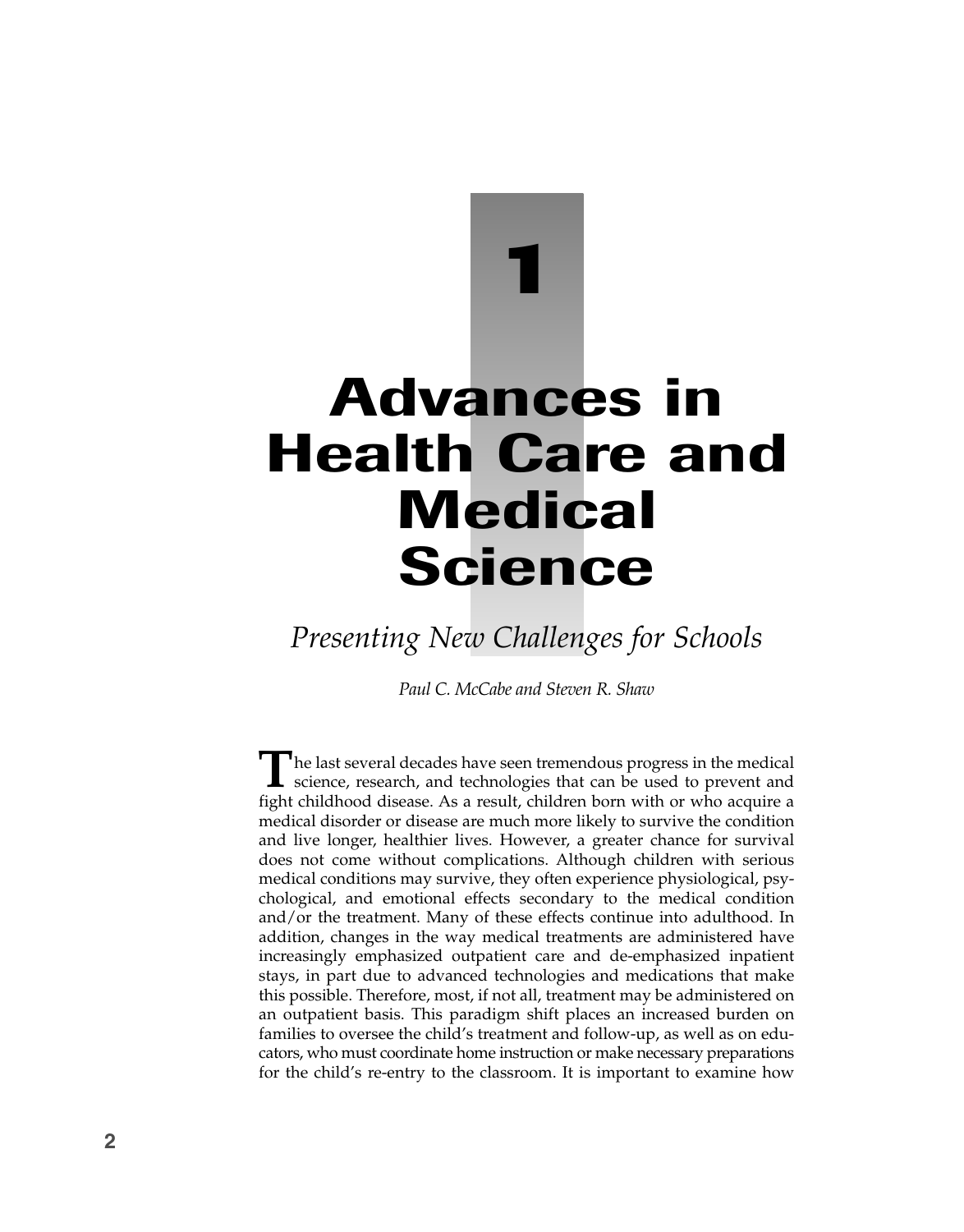advances in medical science and medical treatment strategies have affected schools and the role of educators in ensuring every child in the class has a chance to succeed.

## **ADVANCES IN MEDICAL SCIENCE**

### **Increased Survival Rates**

The survival rates for most childhood medical conditions have improved dramatically over the past several decades, even in light of increased prevalence rates for some diseases. For example, while the incidence of all forms of invasive cancers has increased over the past 30 years from 11.5 cases to 14.5 cases per 100,000 children, the 5-year survival rates also increased, from 58 percent in 1975 to almost 80 percent in 2005 (Ries et al., 2008). The number of live births of low birth weight (LBW) and very low birth weight (VLBW) infants increased 11.8% and 24.3%, respectively, from 1980 to 2000, while infant mortality declined 45.2% during the same period (Iyasu & Tomashek, 2002). Incidence rates of new cases of pediatric AIDS in the United States decreased 4% from 2003 to 2005, and in 2005, only seven children under the age of 13 died from AIDS-related causes (Abdelmalek & Elston, 2008). Prevalence rates for both type 1 and type 2 diabetes are rising worldwide, yet rates of death from diabetes-related complications have dropped three- to sixfold over the past 50 years (Portuese & Orchard, 1995).

Although survival rates for childhood illness are improving, the longterm consequences of surviving a major medical condition and treatment remain significant. For instance, while rates of death attributed to type 1 diabetes in childhood have dropped due to better insulin maintenance and prevention of acute metabolic complications, the chronic effects of insulin therapy over time cause significantly greater chances of death from cardiovascular disease by adulthood (Portuese & Orchard, 1995). Advances in care of LBW and VLBW infants has significantly reduced infant mortality, but their survival has introduced new challenges in terms of rehabilitation and long-term outcomes arising from complications due to prematurity. Treatments for childhood cancer, including chemotherapy and stem cell transplants, have significantly increased survival rates, but they carry with them significant short- and long-term side effects. Thirty years ago, many children with chronic illnesses died from complications before reaching the age of 5, whereas nowadays most children are surviving their illnesses and participating in general education. However, the side effects and longterm consequences of treatment can be significant.

#### **Greater Specificity of Medical Diagnosis and Treatment**

Research advances have been employed to design more refined and narrowly targeted technology, methods, and pharmacological interventions to combat disease. Forty years ago, brain scans consisted of fixed image scans of moderate detail, useful for identifying gross abnormalities. Modern scanning technology offers substantially greater image clarity,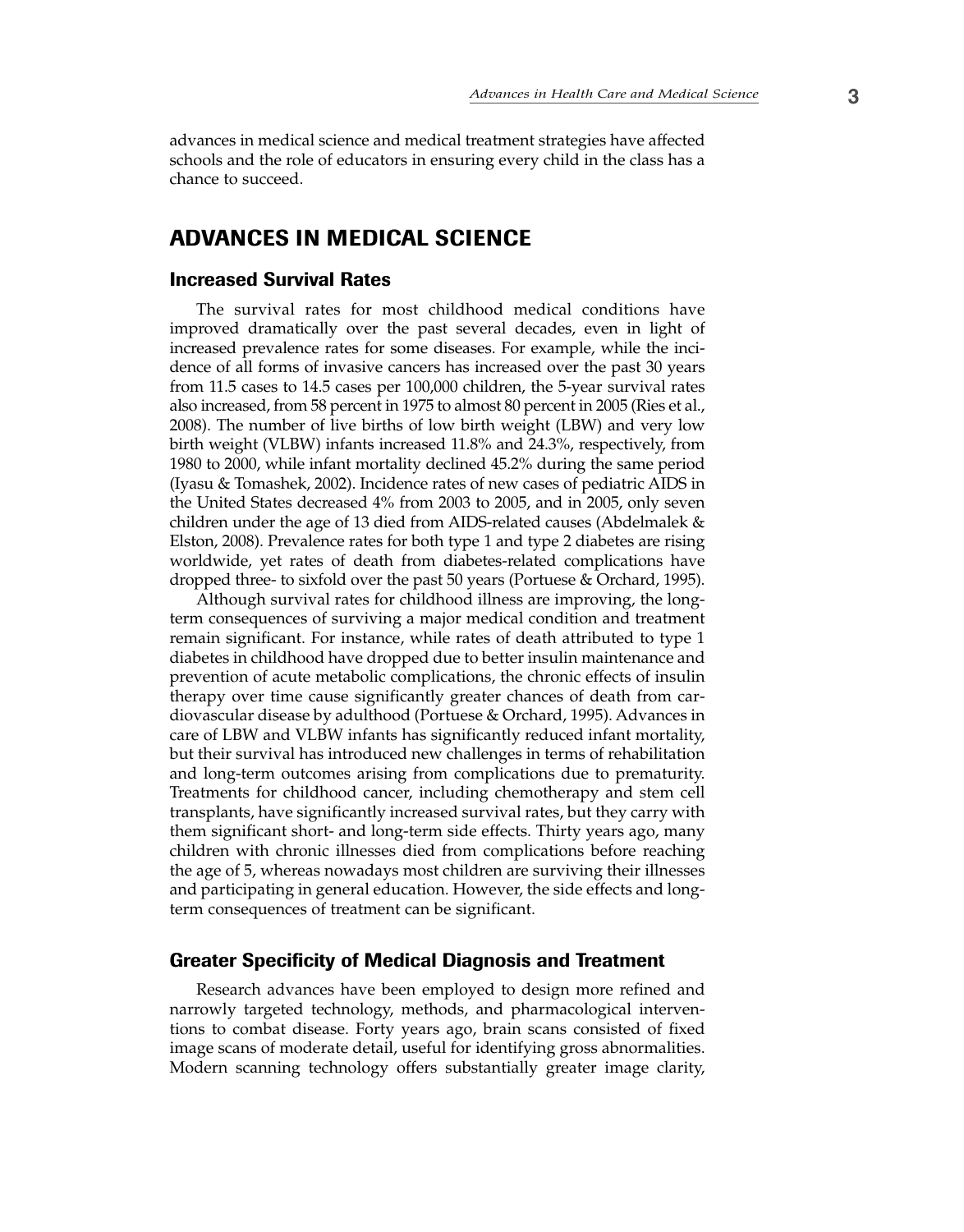including three-dimensional rendering as well as the ability to monitor brain processes at work, both of which are helpful in identifying more subtle abnormalities of function. Treatments for childhood cancer consisting of powerful, broadly acting radiation, chemotherapy, and radical surgery (removing large amounts of cancerous and interconnected healthy tissue) have paved the way for increasingly refined treatments and surgery, which use computer-generated modeling and lasers that target the cancer cells directly with less collateral damage to surrounding healthy cells. Research on bone marrow and stem cell transplants is promising and predicts even more targeted interventions, as new, healthy cells will target and replace malignant ones.

Medications have also advanced significantly in past decades and now have much greater specificity of action and reduced side effects. Historically, psychopharmacological treatment for psychotic symptoms involved broad-acting dopamine antagonists such as chlorpromazine (Thorazine), which also induced marked side effects, including drowsiness, cardiovascular changes, neuromuscular reactions, dyskinesias, autonomic reactions, and so on. More recent antipsychotic medications, such as aripiprazole (Abilify), are highly targeted to specific dopamine receptors and offer partial antagonist (blocking) action while facilitating other necessary dopamine transmissions. This differential action is believed to moderate dopamine receptors involved in psychotic symptoms more effectively while decreasing the range and intensity of potential side effects.

Medications for controlling asthma have improved from bronchodilators, which minimized acute symptoms, to anti-inflammatory and antileukotriene medications and immunotherapy, which seek to control long-term effects and prevent the occurrence of acute asthma attacks. Medications to abate allergy symptoms have improved to include sustainedrelease mechanisms with targeted antihistamine action, which minimizes side effects such as drowsiness, enabling children to remain in school and alert (McCabe, 2008). Children with diabetes can successfully participate in general education using insulin pumps, oral or injected medications, or both in addition to dietary management. HIV medications, such as integrase inhibitors, entry inhibitors, nucleosides reverse transcriptase inhibitors, nucleotide analogs, and protease inhibitors, have demonstrated efficacy in reducing the reproduction of the HIV strain. Many of these HIV medications are combined into one pill, making it easier for children to adhere to the regimen. Better medicines allow for shorter hospital stays and greater ability to reintegrate with normal daily activities while still effectively fighting disease.

#### **Increased Emphasis on Outpatient Care**

Outpatient services increased 29% from 1992 to 2000, while the rate of inpatient hospitalization and length of stay plateaued or decreased during the same time (Bernstein et al., 2003). This is largely due to financial pressures of cost containment, as well as the scientific and technological advances described above that have allowed a shift from primary care in hospitals to outpatient settings, ambulatory settings, or home. The treatment of certain childhood medical conditions, such as cancer, will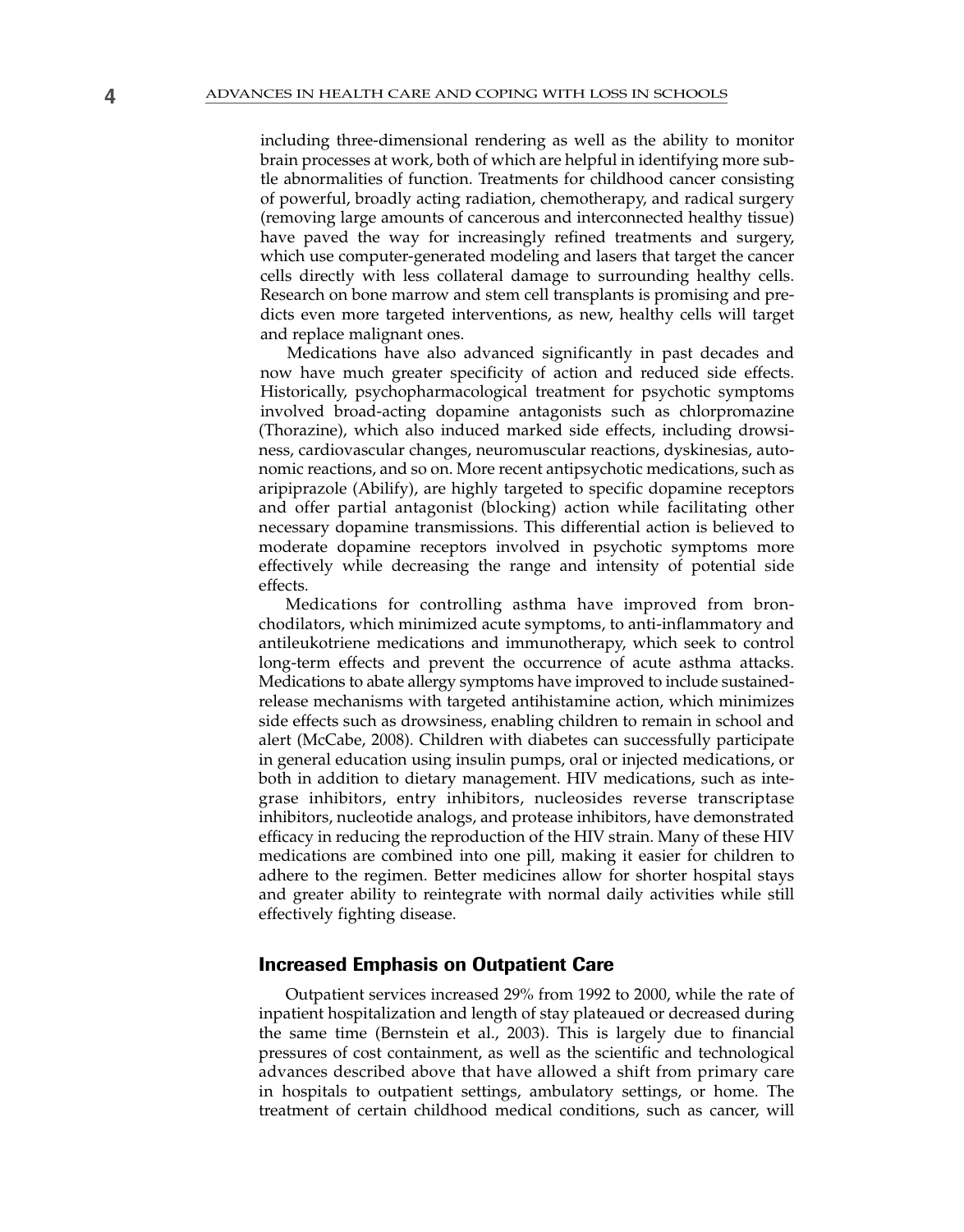likely continue to require a period of hospitalization due to the complexity of the treatment and need for continual monitoring. However, even these treatments increasingly are conducted on an outpatient basis. Whereas a cancer treatment may have previously required a 2- to 4-week hospital stay, current methods may use a hybrid approach with a 1- to 2-day admission followed by 6 to 10 outpatient visits (Blank & Burau, 2004; Shaw & McCabe, 2008). It is increasingly likely that many pediatric conditions will be treated on an outpatient basis, which means that families and schools will be expected to step into the caregiving role previously fulfilled by the hospital treatment team. This trend reflects a decentralized approach to health care, where parents, schools, and outpatient clinics must share the burden of care and new roles may be assigned to ensure continuity of treatment (Shaw & McCabe).

## **CHANGING ROLE OF SCHOOLS**

Schools are responsible for ensuring a free and appropriate education is provided to all children, including those who are experiencing a medical condition. Schools are challenged to develop flexible education plans that meet the needs of the child's medical regimen. For example, a child may not immediately and fully transition back to school from an inpatient setting but instead be reintegrated in a staggered fashion that reflects a medical protocol requiring brief inpatient stays, ongoing outpatient visits, and recuperation time at home. The use of medications to continue treatment beyond the hospital is common practice, which means that schools are increasingly educating children who are medicated for a variety of reasons.

#### **Increase in Pharmacological Interventions**

Recent evidence suggests an increasing trend for medication therapy as a primary treatment strategy. For example, use of psychotropic medications with children has tripled over the last decade, with prevalence rates as high as 6.3%, comparable to adult utilization rates (Zito et al., 2003). Between 6 and 9 million children are diagnosed with a serious mental illness (NAMI, 2004), and most are receiving psychiatric medications, many of which have not been extensively studied for efficacy and long-term effects in children. In some cases, the medications are not prescribed for their original intended purpose. For example, prescriptions of antipsychotic medications to children increased fivefold from 1995 to 2002, and over half of those prescriptions were written not for psychotic symptoms but for behavioral or affective disorders, conditions for which antipsychotics have not been extensively studied (Cooper et al., 2006).

In addition to the millions of children receiving psychopharmacological interventions, over 7 million children suffer from seasonal allergies (Bloom & Cohen, 2009), 9 million children suffer from asthma (Akinbami, 2006), almost 200,000 are diagnosed with type 1 or type 2 diabetes (NIDDK, 2008), and almost 250,000 children suffer from cancer (Ries et al., 2008). Between 2002 and 2005, pediatric prescription medications to treat type 2 diabetes increased 135% to 166%, asthma medications increased 47%, ADHD medications increased 40%, and antihyperlipidemics (cholesterol-lowering)